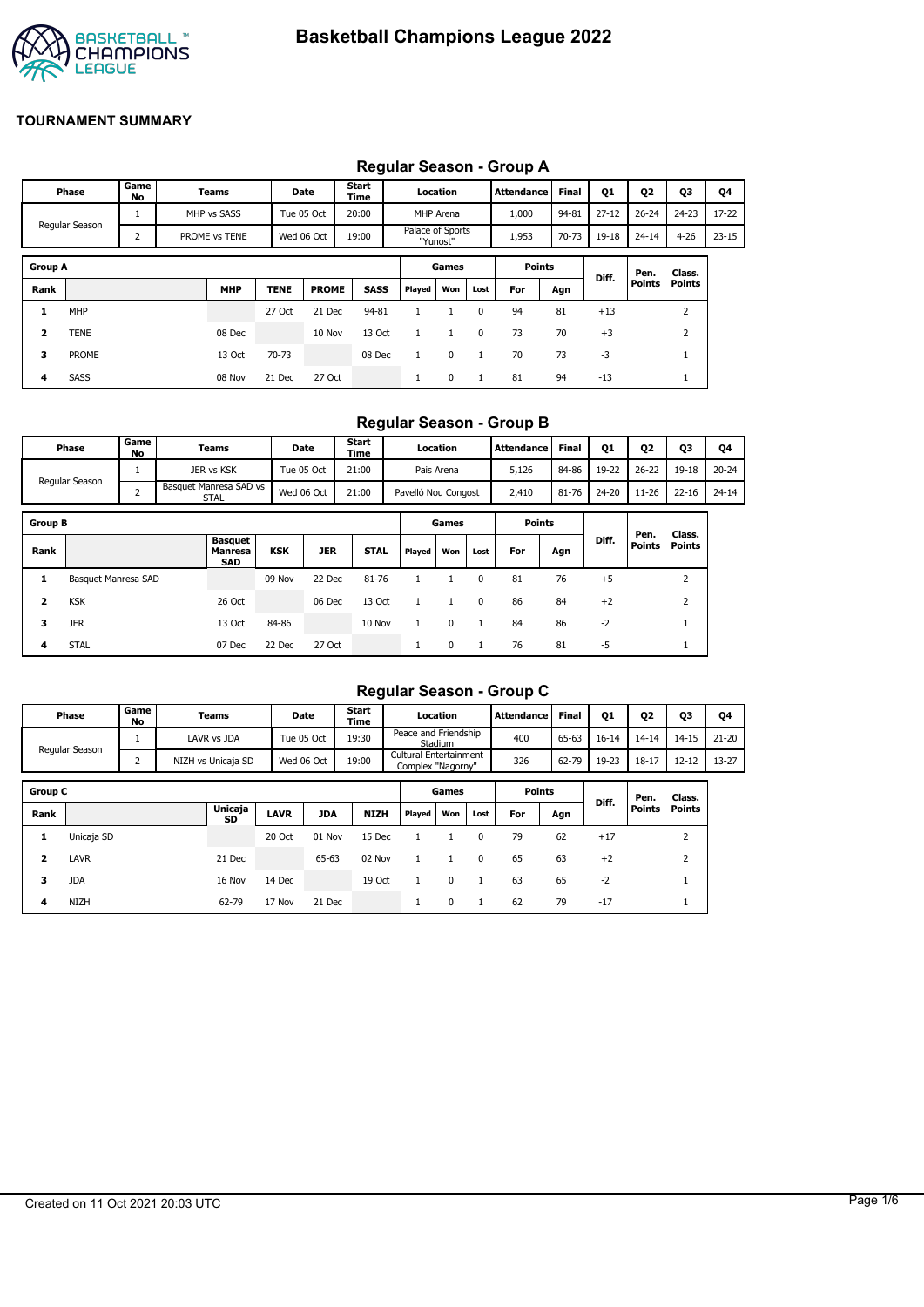

|                |                               |            |                                                                    |             |             |               |              |               |              | Requiar Season - Group D |              |           |                       |                         |           |
|----------------|-------------------------------|------------|--------------------------------------------------------------------|-------------|-------------|---------------|--------------|---------------|--------------|--------------------------|--------------|-----------|-----------------------|-------------------------|-----------|
|                | Phase                         | Game<br>No | <b>Teams</b>                                                       |             | <b>Date</b> | Start<br>Time |              | Location      |              | <b>Attendance</b>        | <b>Final</b> | 01        | Q <sub>2</sub>        | Q3                      | Q4        |
|                | Regular Season                |            | Universo Treviso Basket<br><b>SSDRL vs RIGA</b>                    |             | Tue 05 Oct  | 20:30         |              | Palaverde     |              | 1,353                    | $91 - 85$    | $23 - 22$ | 19-30                 | $23 - 12$               | $26 - 21$ |
|                |                               | 2          | SZOM vs AEK                                                        |             | Wed 06 Oct  | 18:00         |              | Savaria Arena |              | 2,200                    | 83-78        | 19-21     | $19 - 14$             | 19-19                   | $26 - 24$ |
| <b>Group D</b> |                               |            |                                                                    |             |             |               |              | Games         |              | <b>Points</b>            |              |           |                       |                         |           |
| Rank           |                               |            | <b>Universo</b><br><b>Treviso</b><br><b>Basket</b><br><b>SSDRL</b> | <b>SZOM</b> | <b>AEK</b>  | <b>RIGA</b>   | Played       | Won           | Lost         | For                      | Agn          | Diff.     | Pen.<br><b>Points</b> | Class.<br><b>Points</b> |           |
| 1              | Universo Treviso Basket SSDRL |            |                                                                    | 03 Nov      | 22 Dec      | $91 - 85$     | 1            |               | 0            | 91                       | 85           | $+6$      |                       | 2                       |           |
| 2              | SZOM                          |            | 17 Nov                                                             |             | 83-78       | 22 Dec        | 1            | $\mathbf{1}$  | $\mathbf{0}$ | 83                       | 78           | $+5$      |                       | $\overline{2}$          |           |
| 3              | <b>AEK</b>                    |            | 19 Oct                                                             | 14 Dec      |             | 15 Nov        | $\mathbf{1}$ | $\mathbf 0$   | 1            | 78                       | 83           | $-5$      |                       |                         |           |
| 4              | <b>RIGA</b>                   |            | 14 Dec                                                             | 20 Oct      | 03 Nov      |               | $\mathbf{1}$ | 0             |              | 85                       | 91           | -6        |                       |                         |           |

### **Regular Season - Group D**

## **Regular Season - Group E**

| <b>Phase</b>   | Game<br>No | Teams               | Date       | <b>Start</b><br>Time | Location                    | <b>Attendance</b> | <b>Final</b> | <b>Q1</b> | Q <sub>2</sub> | Q3        | Q4        |
|----------------|------------|---------------------|------------|----------------------|-----------------------------|-------------------|--------------|-----------|----------------|-----------|-----------|
| Regular Season |            | <b>IGOK vs PAOK</b> | Tue 05 Oct | 18:30                | Sportska Dvorana<br>Laktaši | 700               | 68-64        | 19-12     | 7-20           | $17 - 17$ | $25 - 15$ |
|                |            | <b>GALA vs NYMB</b> | Wed 06 Oct | 21:00                | Sinan Erdem Arena           | ,200              | 101-85       | $23 - 26$ | 29-22          | $23 - 19$ | $26 - 18$ |

| <b>Group E</b> |             |             |             |             |             |        | Games    |      | <b>Points</b> |     | Diff.   | Pen.          | Class.        |
|----------------|-------------|-------------|-------------|-------------|-------------|--------|----------|------|---------------|-----|---------|---------------|---------------|
| Rank           |             | <b>GALA</b> | <b>IGOK</b> | <b>PAOK</b> | <b>NYMB</b> | Played | Won      | Lost | For           | Agn |         | <b>Points</b> | <b>Points</b> |
|                | <b>GALA</b> |             | 09 Nov      | 08 Dec      | 101-85      |        |          | 0    | 101           | 85  | $+16$   |               |               |
| 2              | <b>IGOK</b> | 13 Oct      |             | 68-64       | 07 Dec      |        |          | 0    | 68            | 64  | $^{+4}$ |               |               |
| 3              | <b>PAOK</b> | 25 Oct      | 22 Dec      |             | 12 Oct      |        | $\Omega$ |      | 64            | 68  | -4      |               |               |
| 4              | <b>NYMB</b> | 22 Dec      | 26 Oct      | 09 Nov      |             |        | 0        |      | 85            | 101 | $-16$   |               |               |

## **Regular Season - Group F**

|                | Phase          | Game<br>No     | Teams        |        | Date        | Start<br>Time |        | Location                     |              | <b>Attendance</b> | <b>Final</b> | <b>Q1</b> | 02            | Q3             | Q4        |
|----------------|----------------|----------------|--------------|--------|-------------|---------------|--------|------------------------------|--------------|-------------------|--------------|-----------|---------------|----------------|-----------|
|                |                |                | TOFA vs OOST |        | Tue 05 Oct  | 19:00         |        | Tofas Nilüfer Spor<br>Salonu |              | 700               | $92 - 83$    | $29-16$   | $20 - 22$     | $27 - 22$      | $16 - 23$ |
|                | Regular Season | $\overline{2}$ | SIG vs KALE  |        | Wed 06 Oct  | 20:30         |        | <b>Rhenus Sport</b>          |              | 3,025             | 75-73        | 19-24     | $22 - 12$     | $17 - 17$      | 17-20     |
|                |                | 3              | OOST vs SIG  |        | Mon 11 Oct  | 20:00         |        | Versluys   Dôme              |              | 901               | $77 - 83$    | $15 - 14$ | $23 - 25$     | 19-28          | $20 - 16$ |
| <b>Group F</b> |                |                |              |        |             |               |        | Games                        |              | <b>Points</b>     |              |           | Pen.          | Class.         |           |
| Rank           |                |                | <b>SIG</b>   | TOFA   | <b>OOST</b> | <b>KALE</b>   | Played | Won                          | Lost         | For               | Agn          | Diff.     | <b>Points</b> | <b>Points</b>  |           |
| 1              | <b>SIG</b>     |                |              | 26 Oct | 21 Dec      | $75 - 73$     | 2      | 2                            | 0            | 158               | 150          | $+8$      |               | $\overline{4}$ |           |
| $\overline{2}$ | <b>TOFA</b>    |                | 10 Nov       |        | $92 - 83$   | 12 Oct        |        | 1                            | $\mathbf{0}$ | 92                | 83           | $+9$      |               | $\overline{2}$ |           |
| з              | <b>OOST</b>    |                | 77-83        | 08 Dec |             | 10 Nov        | 2      | 0                            | 2            | 160               | 175          | $-15$     |               | 2              |           |
| 4              | <b>KALE</b>    |                | 07 Dec       | 21 Dec | 26 Oct      |               | ш      | 0                            |              | 73                | 75           | $-2$      |               |                |           |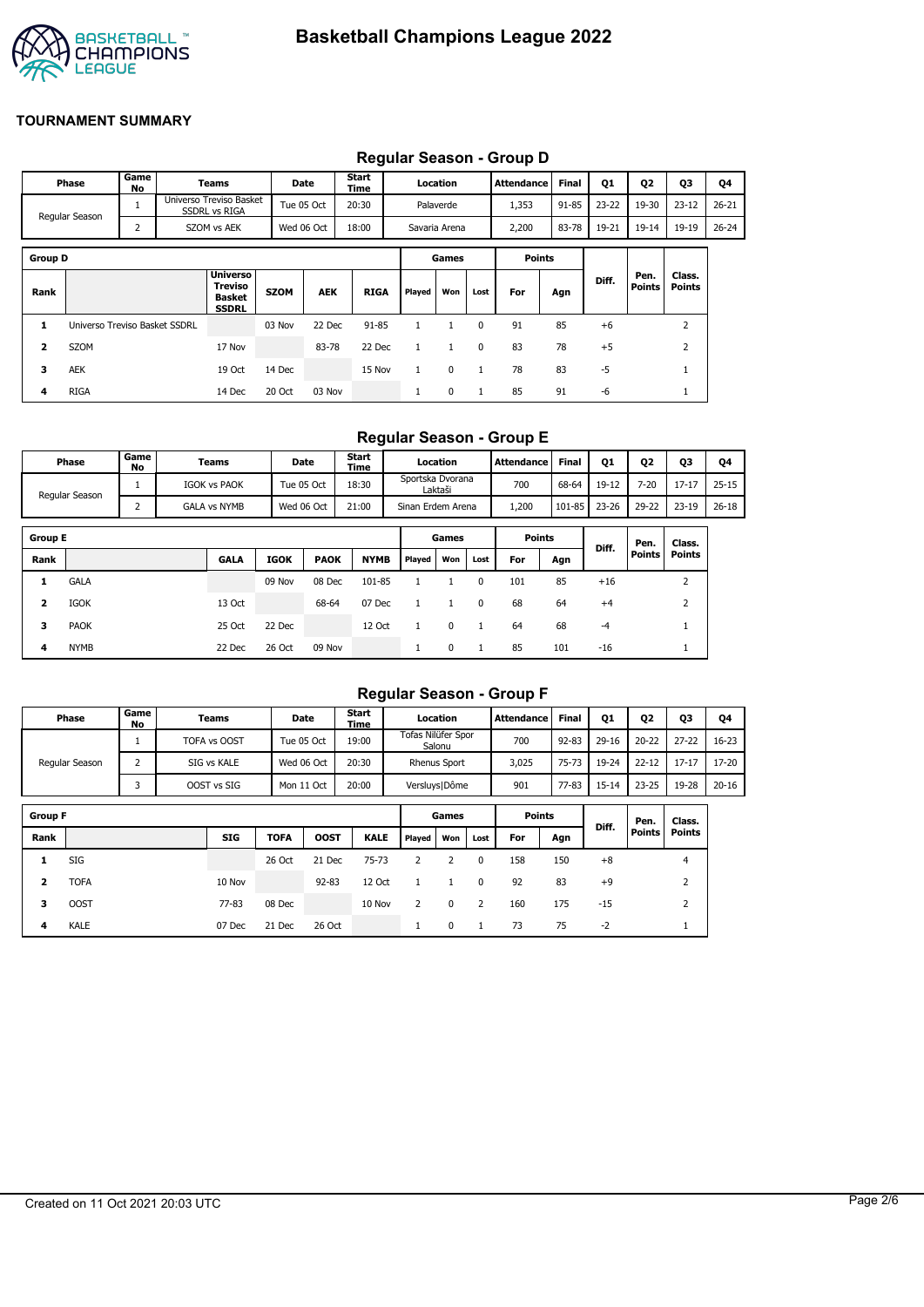

# **Regular Season - Group G**

|                |                |            |                     |             |            |               |                                               |                |              | Regular Ocason - Oroup O |              |          |               |               |           |
|----------------|----------------|------------|---------------------|-------------|------------|---------------|-----------------------------------------------|----------------|--------------|--------------------------|--------------|----------|---------------|---------------|-----------|
|                | Phase          | Game<br>No | Teams               |             | Date       | Start<br>Time |                                               | Location       |              | <b>Attendance</b>        | <b>Final</b> | Q1       | Q2            | <b>Q3</b>     | Q4        |
|                | Regular Season | 1          | <b>BRIN vs HOLO</b> |             | Wed 06 Oct | 20:30         | Palazzetto dello Sport<br>"Elio Pentassuglia" |                |              | 1,000                    | 61-88        | $9 - 29$ | $13 - 20$     | $17 - 21$     | $22 - 18$ |
|                |                | 2          | CLUJ vs DSK         |             | Tue 05 Oct | 19:30         |                                               | <b>BTarena</b> |              | 1,650                    | 66-60        | 14-21    | $18 - 10$     | $21 - 16$     | $13 - 13$ |
|                |                |            |                     |             |            |               |                                               |                |              |                          |              |          |               |               |           |
| <b>Group G</b> |                |            |                     |             |            |               |                                               | Games          |              | <b>Points</b>            |              | Diff.    | Pen.          | Class.        |           |
| Rank           |                |            | <b>HOLO</b>         | <b>CLUJ</b> | <b>DSK</b> | <b>BRIN</b>   | Played                                        | Won            | Lost         | For                      | Agn          |          | <b>Points</b> | <b>Points</b> |           |
| 1              | <b>HOLO</b>    |            |                     | 03 Nov      | 15 Dec     | 22 Dec        |                                               |                | $\Omega$     | 88                       | 61           | $+27$    |               | 2             |           |
| 2              | <b>CLUJ</b>    |            | 17 Nov              |             | 66-60      | 15 Dec        |                                               |                | 0            | 66                       | 60           | $+6$     |               | 2             |           |
| 3              | <b>DSK</b>     |            | 20 Oct              | 22 Dec      |            | 03 Nov        |                                               | $\mathbf 0$    | $\mathbf{1}$ | 60                       | 66           | $-6$     |               |               |           |
| 4              | <b>BRIN</b>    |            | 61-88               | 18 Oct      | 16 Nov     |               |                                               | 0              | 1            | 61                       | 88           | $-27$    |               |               |           |

## **Regular Season - Group H**

|                | Phase          | Game<br>No | Teams                | Date         |             | <b>Start</b><br>Time |                                              | Location         |          | Attendance    | <b>Final</b> | Q1        | Q <sub>2</sub> | Q3            | Q4        |
|----------------|----------------|------------|----------------------|--------------|-------------|----------------------|----------------------------------------------|------------------|----------|---------------|--------------|-----------|----------------|---------------|-----------|
|                | Regular Season |            | <b>BURG vs BESIK</b> | Mon 04 Oct   |             | 20:30                | <b>Pabellon Multiusos</b><br>Coliseum Burgos |                  |          | 7,415         | 82-74        | $21 - 20$ | $23 - 23$      | $14 - 15$     | $24 - 16$ |
|                |                | 2          | OLDEN vs VILN        | Wed 06 Oct   |             | 20:00                |                                              | <b>EWE Arena</b> |          | 2,836         | 76-72        | $16 - 18$ | $21 - 20$      | $21 - 21$     | 18-13     |
| <b>Group H</b> |                |            |                      |              |             |                      |                                              | Games            |          | <b>Points</b> |              |           | Pen.           | Class.        |           |
| Rank           |                |            | <b>BURG</b>          | <b>OLDEN</b> | <b>VILN</b> | <b>BESIK</b>         | Played                                       | Won              | Lost     | For           | Agn          | Diff.     | Points         | <b>Points</b> |           |
| 1              | <b>BURG</b>    |            |                      | 02 Nov       | 21 Dec      | 82-74                |                                              |                  | $\Omega$ | 82            | 74           | $+8$      |                | 2             |           |
| $\overline{2}$ | <b>OLDEN</b>   |            | 17 Nov               |              | 76-72       | 19 Oct               |                                              |                  | $\Omega$ | 76            | 72           | $+4$      |                | 2             |           |
| з              | <b>VILN</b>    |            | 19 Oct               | 13 Dec       |             | 17 Nov               |                                              | $\Omega$         |          | 72            | 76           | $-4$      |                |               |           |
| 4              | <b>BESIK</b>   |            | 14 Dec               | 21 Dec       | 02 Nov      |                      | л.                                           | 0                |          | 74            | 82           | -8        |                | <b>T</b>      |           |

| Legend:    |                            |       |                     |                    |              |    |              |
|------------|----------------------------|-------|---------------------|--------------------|--------------|----|--------------|
| Class.     | <sup>∽เ</sup> assification | Diff. | <b>Difference</b>   | <b>DSQ</b><br>$ -$ | Disqualified | GP | Games played |
| <b>OTx</b> | Overtime                   | Qx    | <b>Quarter Time</b> | W/L                | Win/Loss     |    |              |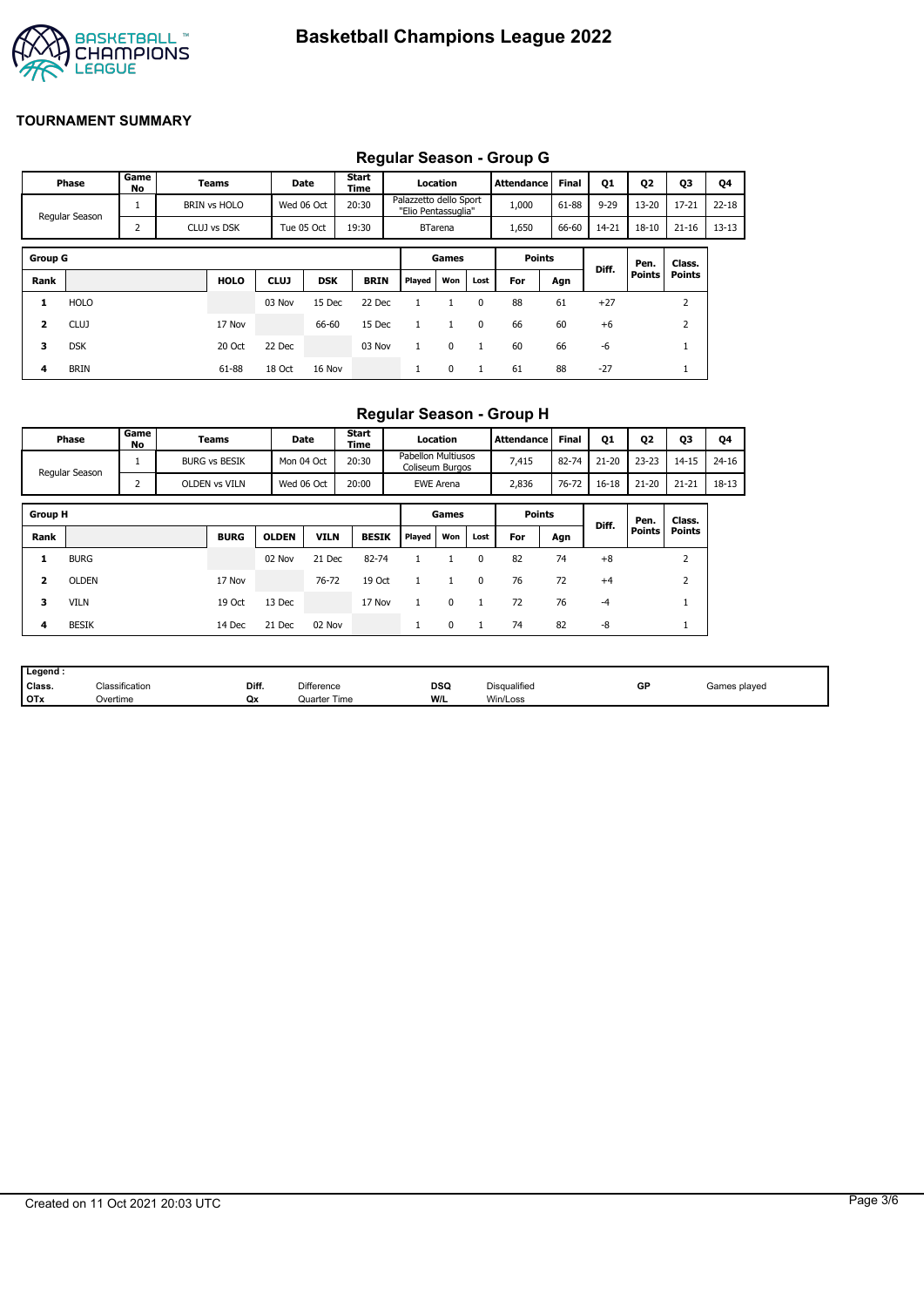

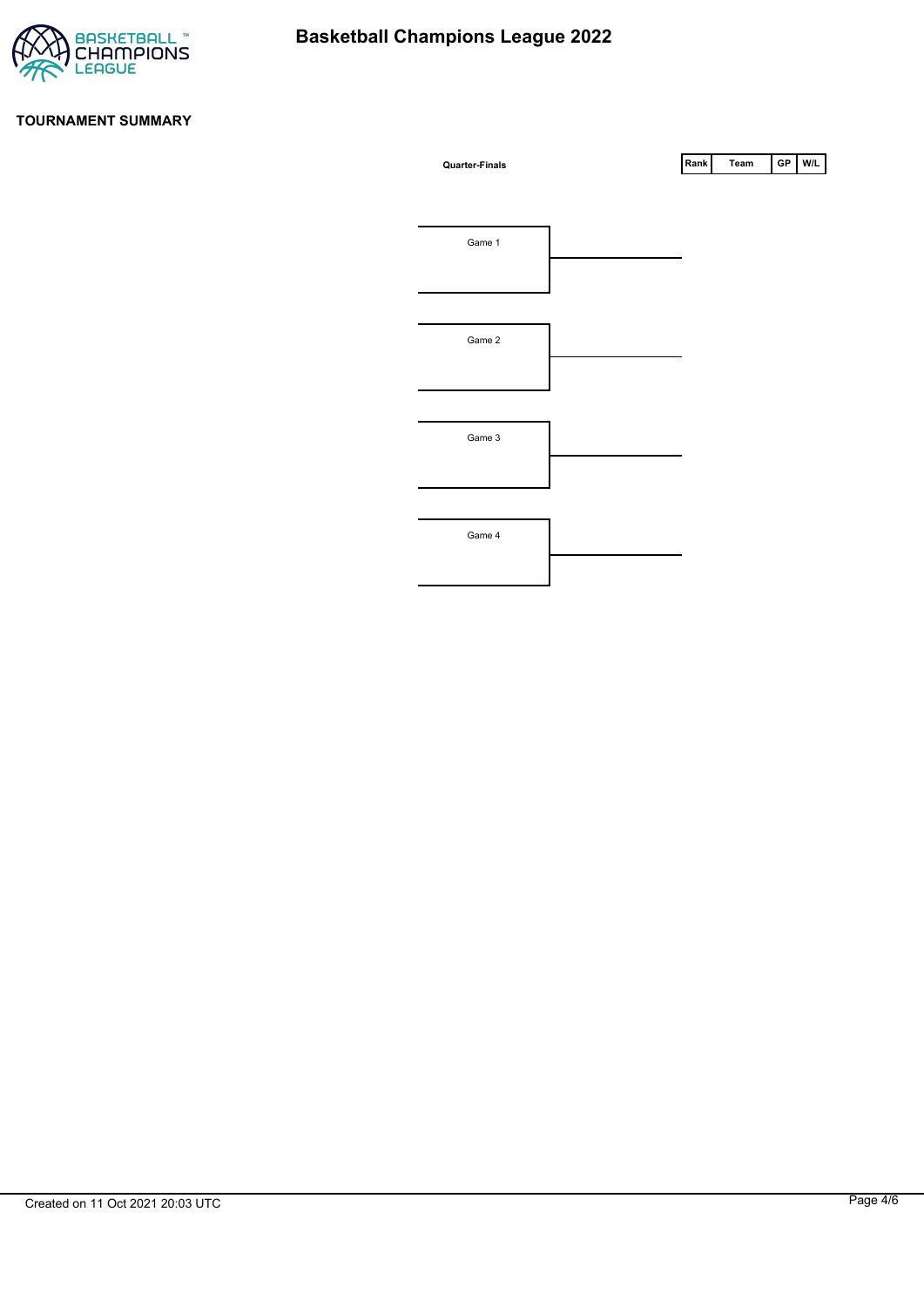

# **Basketball Champions League 2022**

#### **TOURNAMENT SUMMARY**

**Play-ins**

| Game 8 |  |
|--------|--|
|        |  |
|        |  |
| Game 7 |  |
|        |  |
|        |  |
| Game 6 |  |
|        |  |
|        |  |
| Game 5 |  |
|        |  |
|        |  |
| Game 4 |  |
|        |  |
|        |  |
| Game 3 |  |
|        |  |
|        |  |
|        |  |
| Game 2 |  |
|        |  |
|        |  |
| Game 1 |  |
|        |  |
|        |  |